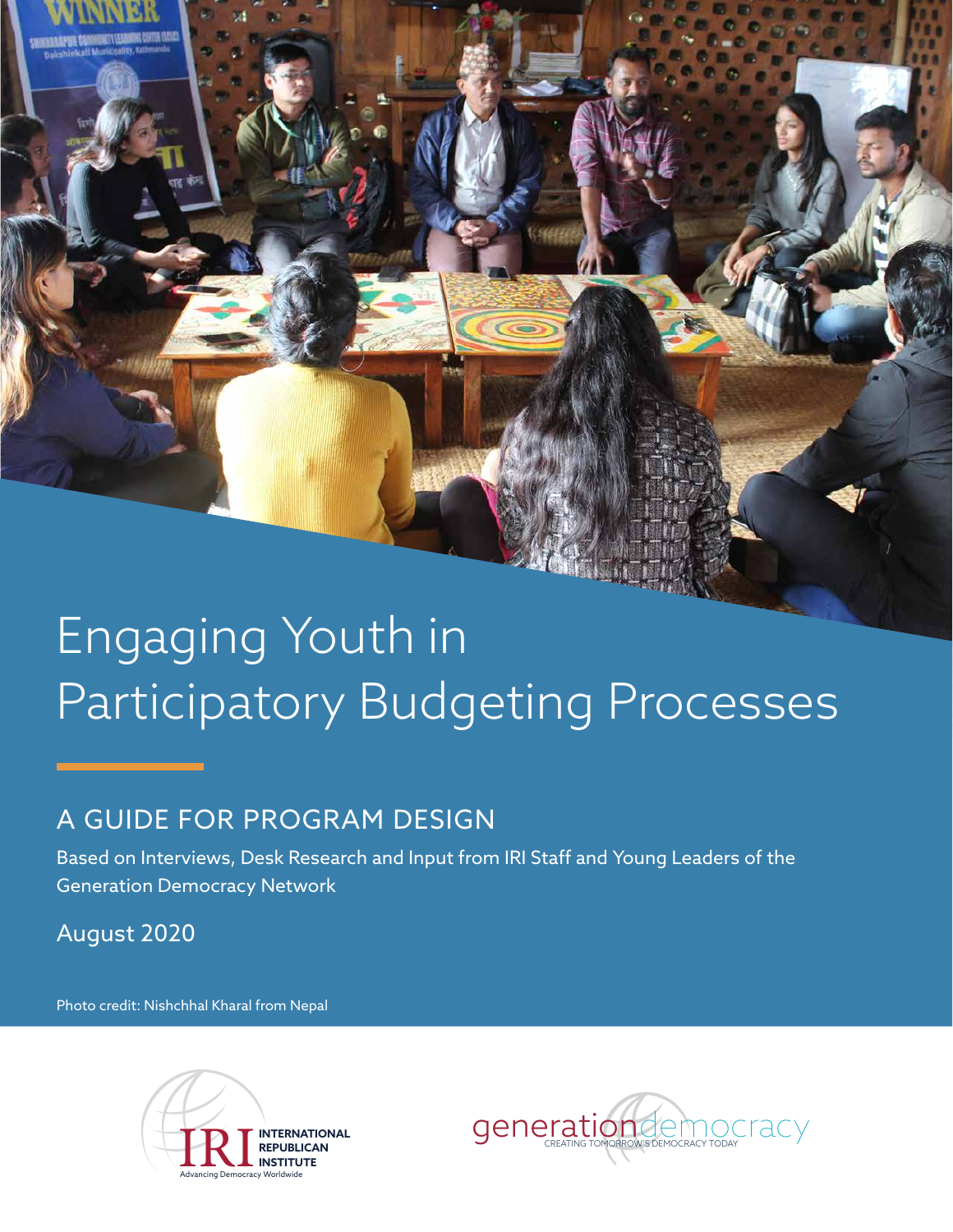

# **THANK YOU GENERATION DEMOCRACY**

Thank you to the following members of the Generation Democracy network who provided valuable insights and recommendations to inform this report:

> Bukola Idowu John Peter Khamis Nishchhal Kharal Peter Ngure Aline Zunzunegui

St Van Bawi Mang (David Salai) Muhammed Sailu Bah Jacmen Kouakou Fernand Kouassi Idahosa Samuel Igue

Thank you also to the following IRI staff for sharing the organization's past experience with participatory budgeting:

> IRI Kenya Team Alexandra Robinson

> > Keziah Waweru

IRI Ukraine Team

Vitaliy Shpak Oleksandr Sputay

#### IRI's Center for Global Impact

David Woods

Thank you finally to People Powered for their review of this resource, and the guidance they continue to provide to young leaders across the Generation Democracy network.

Photo Credit: Aline Zunzunegui from Mexico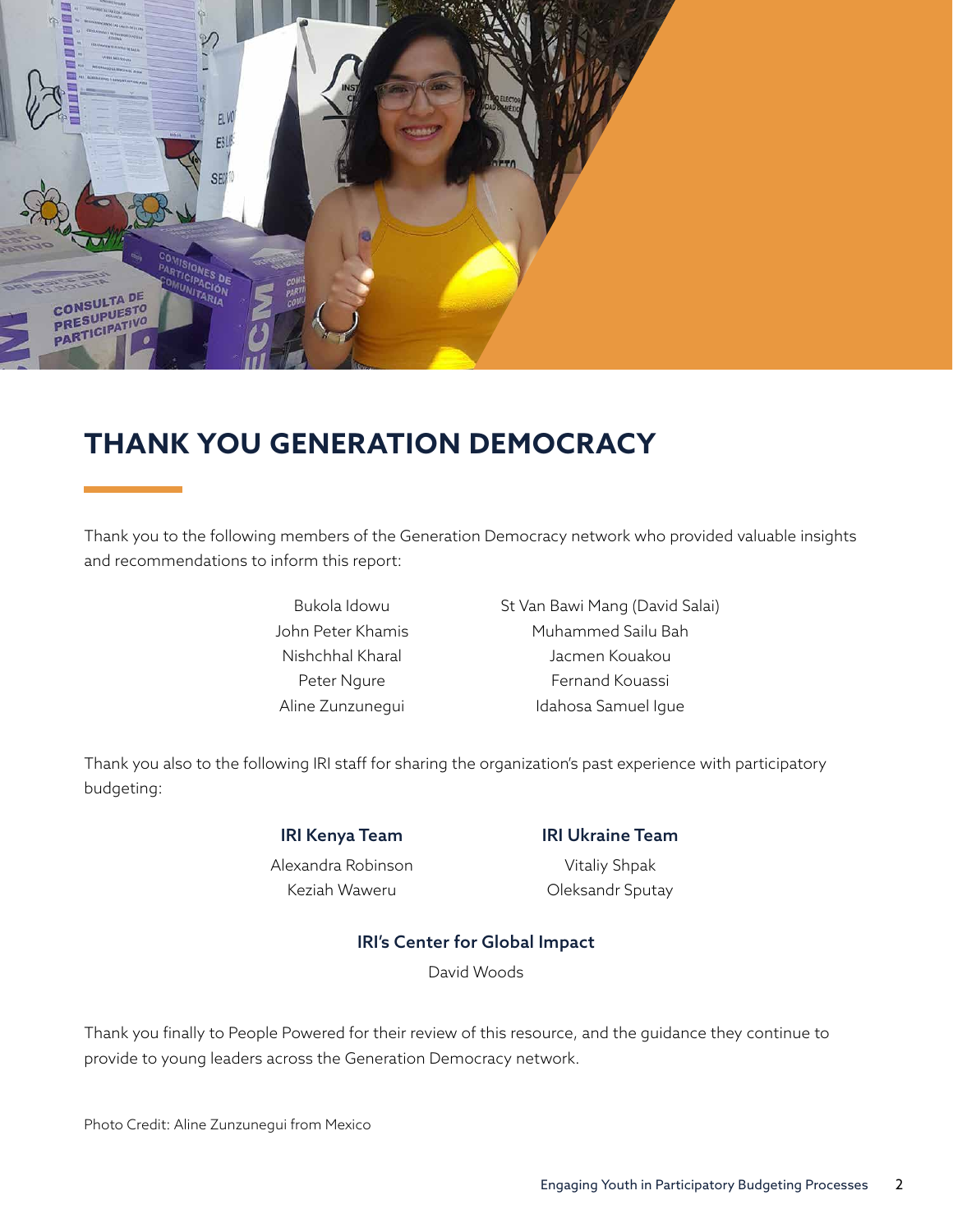# **WHAT IS PARTICIPATORY BUDGETING?**

Participatory budgeting (PB) is a process in which citizens decide and monitor how real budget funds are spent. The process was formalized in 1989 by the government of Porto Alegre in Brazil, where individuals proposed, campaigned for and voted on projects to fund, and the practice has spread to countries all over the world.

" The participatory budgeting process is true transparency, as it gives freedom to the public to decide exactly what is to be done with the budget."

*Generation Democracy member John from South Sudan*

#### Why Engage Youth in Participatory Budgeting?

Youth participation in PB has positive and self-reinforcing effects and can create greater agency to tackle issues impacting communities. For example, according to one study in Latin America, youths who have participated in previous PB programs demonstrated better awareness of the problems facing their communities and learned to address these problems with simple solutions.1

Additionally, engaging youths in PB processes can:

- Provide them with a pathway to participate, express their preferences and opinions, and meaningfully engage in civic and political processes;<sup>2</sup>
- $\cdot$  Help youths feel heard, and increase their actual desire to participate;<sup>3</sup>
- Engage even an older demographic of young people; for example, the largest voting bloc in a PB project implemented by the city of Prague was that of voters aged  $31-40<sub>i</sub>$ <sup>4</sup>
- Encourage even greater participation among young people when municipalities have been able to produce outputs that reflect the decisions made through a PB process; and
- Increase long-term citizen engagement, if youths believe that the reforms they have advocated for are adopted, which leads to positive policy outcomes.<sup>5</sup>

<sup>1</sup> Cabannes, Yves. "Children and Young People Build Participatory Democracy in Latin American Cities." *Environment and Urbanization* 18, 1 (2006), 95-218. https://journals.sagepub.com/doi/pdf/10.1177/0956247806063973

<sup>2</sup> He, Baogang. "Civic Engagement Through Participatory Budgeting in China: Three Different Logics at Work." *Public Administration and Development* 31, 2 (2011), 122-133. https://onlinelibrary.wiley.com/doi/abs/10.1002/pad.598

<sup>3</sup> Garcia, A. C. B., et al. "Enabling Crowd Participation in Governmental Decision-making." *Journal of Universal Computer Science* 17, 14 (2011), 1931-1950. https://www.researchgate.net/publication/220349004\_Enabling\_Crowd\_Participation\_in\_Governmental\_Decisionmaking

<sup>4</sup> Haltofova, Barbora. "Fostering Community Engagement through Crowdsourcing: Case Study on Participatory Budgeting." *Theoretical and Empirical Researches in Urban Management* 13, 1 (2018), 5–12. https://ideas.repec.org/a/rom/terumm/v13y2018i1p5-12.html

<sup>5</sup> Moynihan, Donald. *Citizen Participation in Budgeting: Prospects for Developing Countries*. Ed. Anwar Shah. Washington: World Bank, 2007. https://documents.worldbank.org/en/publication/documents-reports/documentdetail/635011468330986995/participatorybudgeting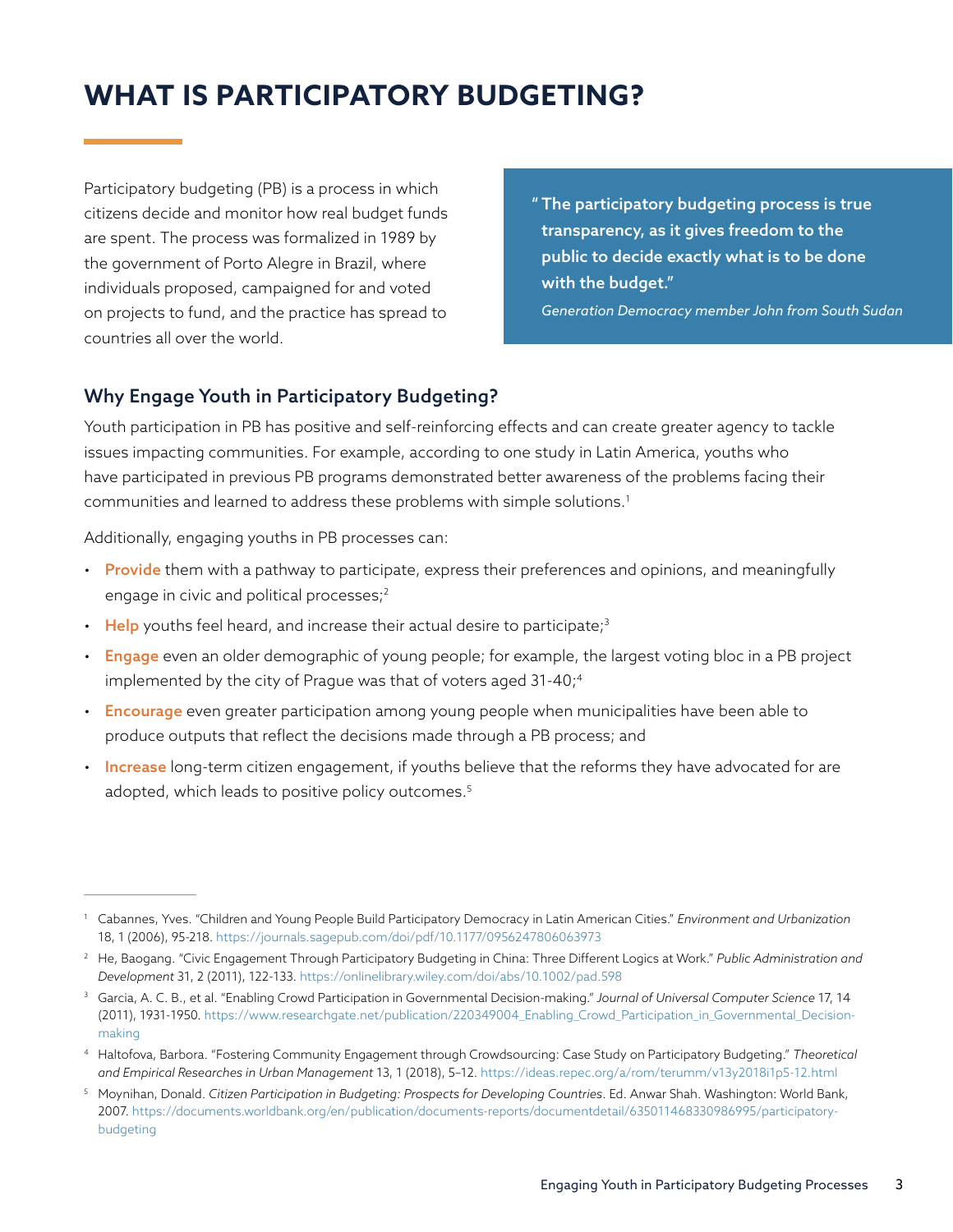#### IRI's Past Work in Participatory Budgeting

IRI has worked with civil-society organizations, young leaders and governments to learn about budgeting processes, and how to effectively and inclusively engage citizens to help move an issue from protest to policy through the budget process. For example, in Kenya, IRI has encouraged and supported participatory budgeting as part of the effort to bring about the county's constitutionally mandated devolution, which requires citizen participation in government. IRI used a short-message-service (SMS) platform to survey citizens across six counties about their budget priorities and used the information to develop memorandums for the local governments. As a result, governments were better informed about their citizens' desires, and citizen faith in the government increased when they saw the government taking action based on their recommendations. This project was part of a Consortium for Elections and Political Process Strengthening (CEPPS) grant.

"The YCA is a milestone in my life. I learned about various projects, grants and opportunities to launch initiatives. I developed some important skills — public speaking, teamwork, introduction to political science and many other exciting things. Most importantly, I became more confident because now I know I can change something. That's cool!" *YCA participant Maria*

Through its Youth Civic Academy (YCA), IRI exposed youths in Ukraine to the basics of participatory budgeting, and pitching projects based on problems they identified facing their communities. IRI has included PB as a topic in the YCA in more than 15 cities, as a way to help youths develop project ideas and learn about the local government requirements for submission. Through this PB exercise, YCA participants also learn about the local political landscape and resources they can leverage to put forward a strong proposal. Through the YCA, IRI is also able to provide youths with exposure to critical soft skills to help strengthen their ability to lead, design, pitch and manage projects.

In Ecuador, IRI helped participants from its Young Leaders Encounter program present project ideas for the chance to win a subaward. The winning team was *Ni Un Centavo Menos* (Not a Penny Less), which aimed to educate citizens on participatory budgeting mechanisms in Ecuador's communities. Working with IRI and civil-society organization (CSO) partner Fundacion para la Integracion y Desarrollo de America Latina (Foundation for the Integration and Development of Latin America – FIDAL), the team researched and created a manual that included the basics of participatory budgeting with colorful graphics and accessible examples. This project was funded by the National Endowment for Democracy (NED).

"We suggest continuing using these kinds of activities and strengthening the capacity of youth since it is obviously possible for each of us from our own sector to support our communities to become more democratic." *Excerpt from* Ni Un Centavo Menos *final report*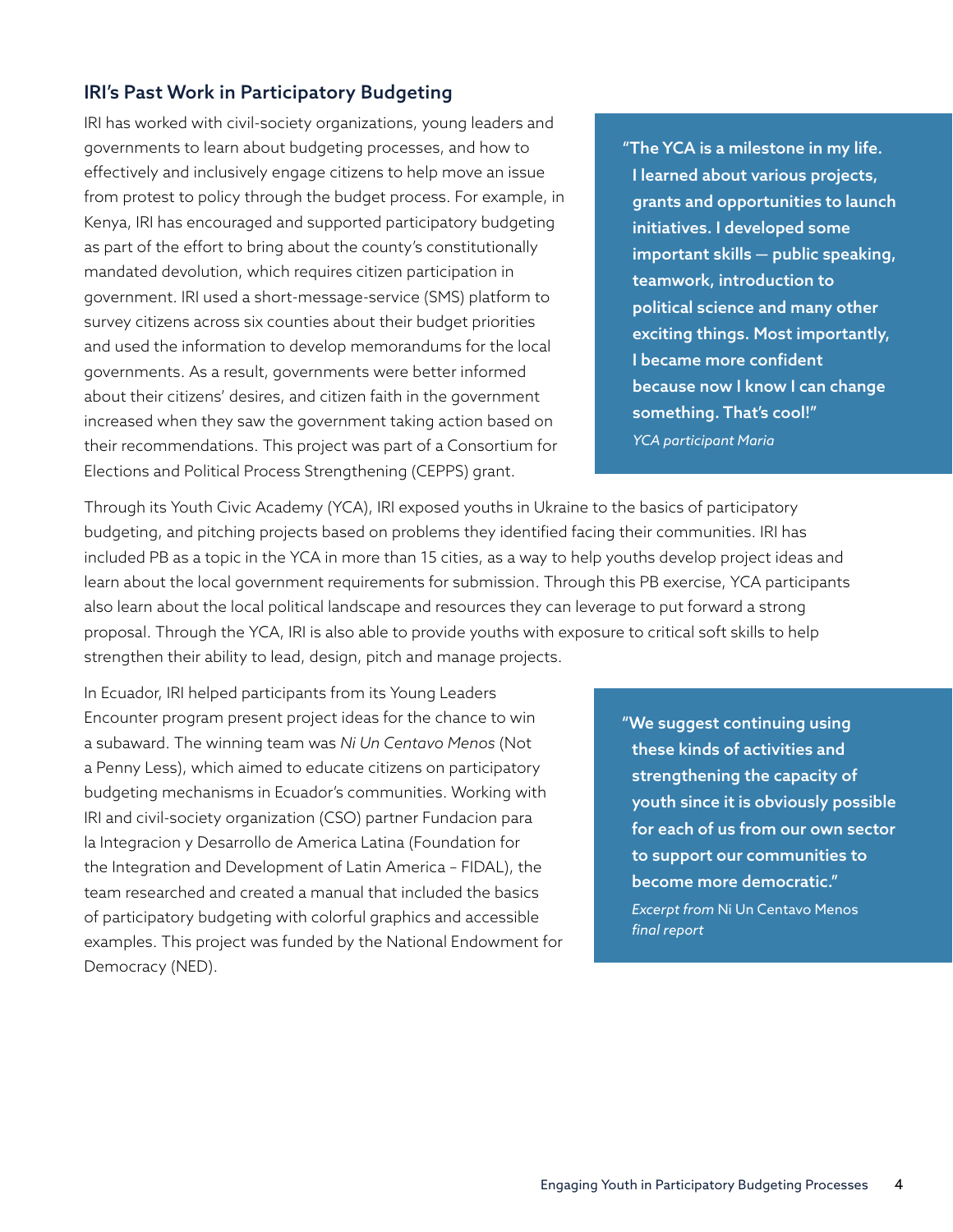#### Starting Participatory Budgeting in Your Community

Participatory budgeting practices vary greatly between countries. Check to see if there is a national mandate for PB in some form, and to what degree it is applied in your locality. PB usually originates at the local level, and yours or a nearby municipality may already have a process in place. Gaining support for a PB process requires careful implementation to sustain support between years. The following steps can serve as a framework, regardless of whether you are approaching PB as a member of government, a civil-society leader or an independent citizen.<sup>6</sup>

- 1. *Participate in the development of long-term municipal or regional development and budget plans*. Many countries or regions plan budget appropriations years in advance, and it will be much easier to achieve funding for projects if money has already been allocated to PB.
- 2. *Work together with the local government to set up a plan for how citizens will participate in the budget process*. As much as possible, clearly define the rules for participation and determining which projects will be funded. It is a good idea to obtain guarantees from the officials that they will include the results of the participatory process in the final budget.<sup>7</sup>
- 3. *Survey citizens to determine what they see as problems, or what sectors are most important to them*. Ask them to provide specific solutions to the problems they view as most important. Generation Democracy member John from South Sudan gathered ideas for a PB process by targeting a specific group and giving them information on the process through phone calls.
- 4. *Work with the government to include citizen ideas in formal budget proposals*. This can be done by preparing budgets with different weights for different sectors such as health or education, or as several individual proposals competing for a limited pool of funding.
- 5. *Inform citizens about the proposed projects through events, SMS messaging, and the local-government website*. In some processes, groups refine projects into formal projects on their own and then campaign to convince citizens to vote for their project. While doing this, it is important to educate citizens on the voting process. Generation Democracy member John from South Sudan said that his group uses silent voting by ballot and attracts voters by explicitly inviting them to meetings in one-on-one interactions.
- 6. *Hold the voting process, tally the votes, determine the winning projects, assemble the final budget and implement the projects that are included in the budget*.
- 7. *Watch the implementation of the projects, then report back to citizens on how their feedback was incorporated and how the project is coming along*. This is extremely important for the long-term benefits. When citizens see the positive impact of their participation, they will be eager to participate in the future. This also benefits elected officials, because citizens will view them as more representative of citizens' interests and be more likely to re-elect them.

It is imperative to have the support of the branch of government that controls budgets, usually the executive branch. The support of strong CSOs is also important, as they can spread information, provide engaged citizens and assist the monitoring of projects once implementation begins.

<sup>&</sup>lt;sup>6</sup> There are many detailed resources available, including a series of scoping toolkits designed by the Participatory Budgeting Practice, at participatorybudgeting.org/launch-pb/.

<sup>7</sup> Moynihan, *Citizen Participation in Budgeting: Prospects for Developing Countries.*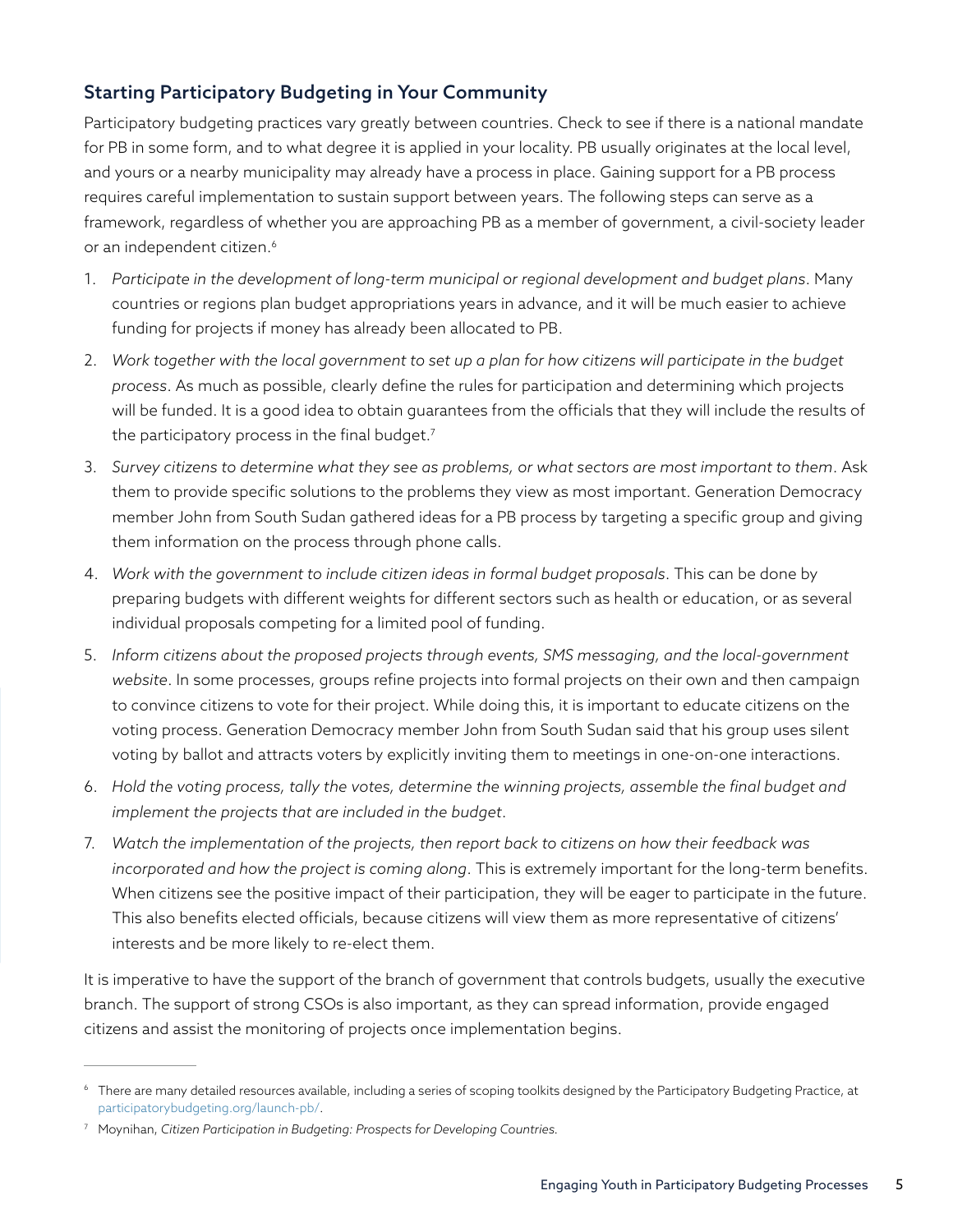An opportunity to engage in PB requires a local source of support that advocates for the inclusion of youths in a PB project. The most likely sources of support are the local executive branch or civil society, as both play key roles when PB is implemented successfully.<sup>8</sup> The executive member of a local government may support youth PB if youths played a key role in their election, as was the case in Barra Mansa, Brazil, in 1997.<sup>9</sup> This could potentially be a trend across other countries as PB tends to be favored by parties advocating reform, which would make further inclusion of youths in PB politically advantageous for political parties already implementing PB.

Participation of one or multiple strong youth CSOs is another potential indicator of success, as they would aid implementation once the program begins.<sup>10</sup> An existing PB project would also help, as the majority of PB participants are longtime civic activists who could play the role of mentor for youths interested in engaging in the project.<sup>11</sup> In addition, "CSOsparticipate in order to build broader networks of supporters and enhance their ability to influence policies."<sup>12</sup> Established civil society plays a major role in advocating for its concerns during the PB process, so having youth civil-society organizations would result in more advocacy for youth interests during the process.13 Examples of youth civil society include the youth and health clubs that participated in PB in Porto Alegre.<sup>14</sup>

#### Strategies for Educating and Engaging Youths in Participatory Budgeting

Citizens around the world participate in PB because it is a chance to have a say in how the money that impacts their lives is spent. In many locations, however, the main participants are the already civically active older adults. For instance, Generation Democracy member Aline Zunzunegui from Mexico said that most participants in her PB process are more than 50 years old, and young people usually do not apply for PB processes.

Evidence from previous PB experiences demonstrates that those who would have originally benefited from the money allocated to PB are highly likely to be

"To inform youth on the process, you can use social media to let youth know what is happening, use one-on-one engagements to take them through the documents and teach necessary methods, use radio programs and have people call in to share views on the budget, and offer hard copies of the budget so that people can look through the prioritization documents and come to an agreement." *Generation Democracy member Peter from Kenya*

<sup>8</sup> Melgar, Teresa R. "A Time of Closure? Participatory Budgeting in Porto Alegre, Brazil, after the Workers' Party Era." *Journal of Latin American Studies* 46, 1 (2014), 121-149. https://www.cambridge.org/core/journals/journal-of-latin-american-studies/article/time-ofclosure-participatory-budgeting-in-porto-alegre-brazil-after-the-workers-party-era/44EC7210668F4E4CC82853961C5133E9

<sup>9</sup> Cabannes. "Children and Young People Build Participatory Democracy in Latin American Cities." 95-218. https://journals.sagepub.com/ doi/pdf/10.1177/0956247806063973

<sup>10</sup> Ibid., 27-46.

<sup>11</sup> Nylen, William. *Participatory Democracy versus Elitist Democracy: Lessons from Brazil*. New York: Palgrave Macmillan, 2003. https://www.palgrave.com/gp/book/9781403963062

<sup>&</sup>lt;sup>12</sup> Wampler. A Guide to Participatory Budgeting

<sup>&</sup>lt;sup>13</sup> Abers, Rebecca. *Inventing Local Democracy: Grassroots Politics in Brazil*. Boulder, Colorado: Lynne Rienner Publishers, 2000. https://www.researchgate.net/publication/231918120\_Rebecca\_Neaera\_Abers\_Inventing\_Local\_Democracy\_Grassroots\_Politics\_in\_ Brazil\_Boulder\_CO\_and\_London\_Lynne\_Rienner\_Publishers\_2000\_pp\_xii267\_4495\_hb

<sup>14</sup> Wampler. A Guide to Participatory Budgeting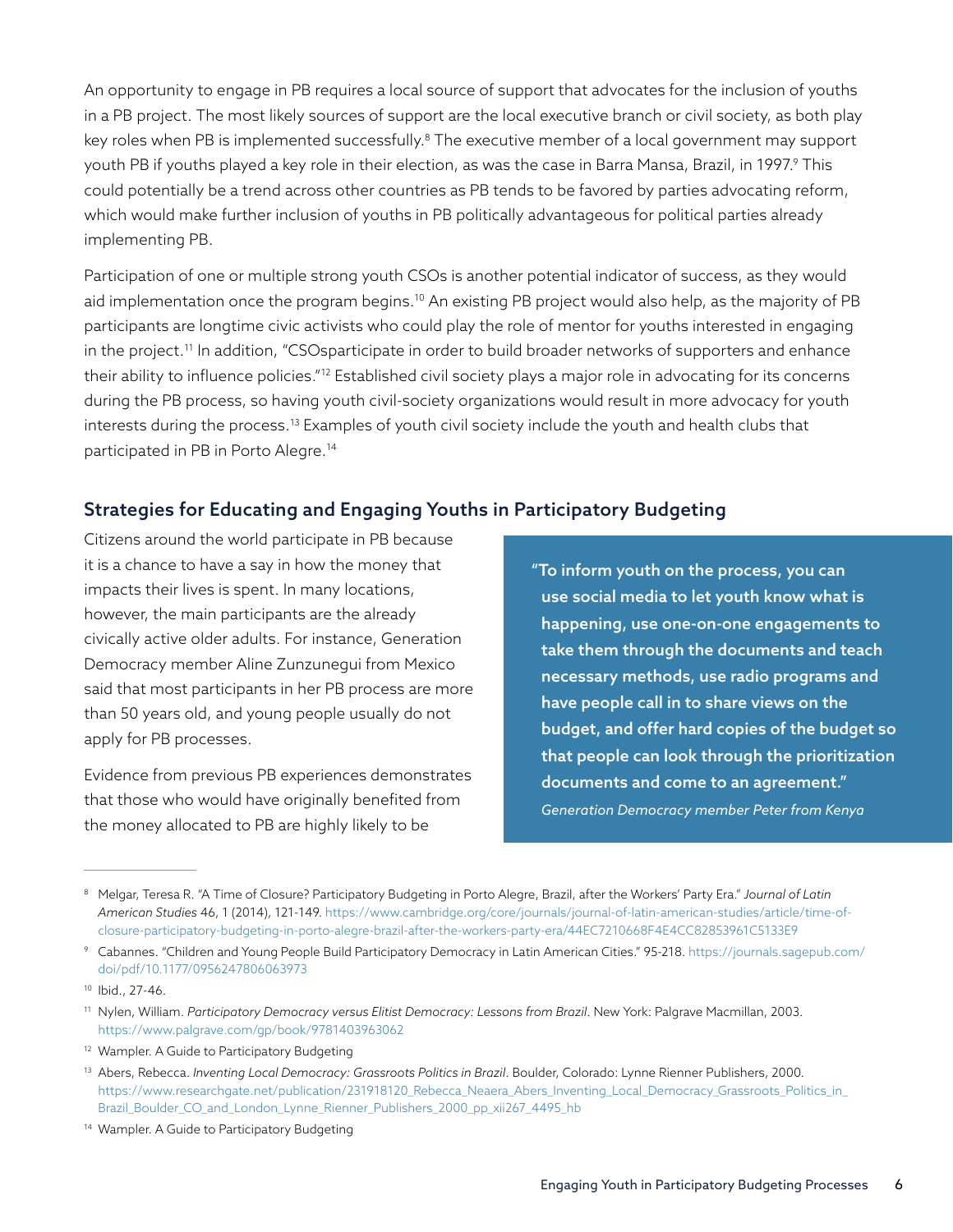involved.15 Youths are most likely to be interested in engaging with PB when the funds allocated are from schools, transportation or public sanitation budgets.<sup>16</sup> This complements the fact that youths excel at generating ideas that impact themselves and their peers.17 Generation Democracy member Nishchhal Kharal from Nepal described the necessity of convincing people that it is a good idea to be able to decide what to do with their money themselves, as many may initially feel this is the purview of elected officials.

People Powered, an organization designed to serve as a global hub for participatory democracy suggests using an inclusive design and targeting outreach toward youths to make it as convenient as possible for them to participate.18 If it is not possible to ensure voting takes place at a school, then ensure voting takes place after school, preferably in a location where youths frequently congregate. Online engagement can use targeted adds for areas where the target population lives, or pop-up stations can be organized around the city in areas popular among youths.

#### Identifying and Solving Challenges that Impact a Participatory Process

Youth programs are particularly susceptible to the goodwill of the municipal administration, and youths generally lack the political representation to resist decisions to cut funding.<sup>19</sup> In the case of youth-led PB efforts, a reduction of resources can negatively impacts future exercises, as PB has the most positive effects on citizen participation when the successful projects are implemented fully and immediately.20 Other challenges include finding the physical space for events, holding youth attention and interest throughout the program, and keeping all participants informed.<sup>21</sup>



Additional potential problems include "the time and financial cost of attending meetings, general apathy, the lack of awareness of PB, and the perception of partisanship within the PB process."22 In interviews with IRI, Generation Democracy members conveyed additional challenges, as well as potential solutions.

<sup>&</sup>lt;sup>15</sup> Moynihan. Citizen Participation in Budgeting: Prospects for Developing Countries

<sup>16</sup> Augsberger, Astraea, et al. "Youth Lead the Change: Participatory Budgeting Boston 2016." *Boston University Initiative on Cities*, 2016. http://www.bu.edu/ioc/files/2017/01/Youth-Lead-the-Change\_Report.pdf; Cabannes, Yves. "Children and Young People Build Participatory Democracy in Latin American Cities." 95-218. https://journals.sagepub.com/doi/pdf/10.1177/0956247806063973

<sup>17</sup> Ibid.

<sup>18</sup> Visit People Powered's website here: peoplepoweredhub.org; Lerner, Josh. "Global Participatory Budgeting Hub Training for Generation Democracy." *People Powered*, 20 July, 2020, online Zoom training.

<sup>&</sup>lt;sup>19</sup> Cabannes, Yves. "Children and Young People Build Participatory Democracy in Latin American Cities." 95-21. https://journals.sagepub.com/doi/pdf/10.1177/0956247806063973

<sup>20</sup> Moynihan. Citizen Participation in Budgeting: Prospects for Developing Countries

<sup>&</sup>lt;sup>21</sup> Augsberger, et al. "Youth Lead the Change: Participatory Budgeting Boston 2016." http://www.bu.edu/ioc/files/2017/01/Youth-Leadthe-Change\_Report.pdf

<sup>&</sup>lt;sup>22</sup> Moynihan. Citizen Participation in Budgeting: Prospects for Developing Countries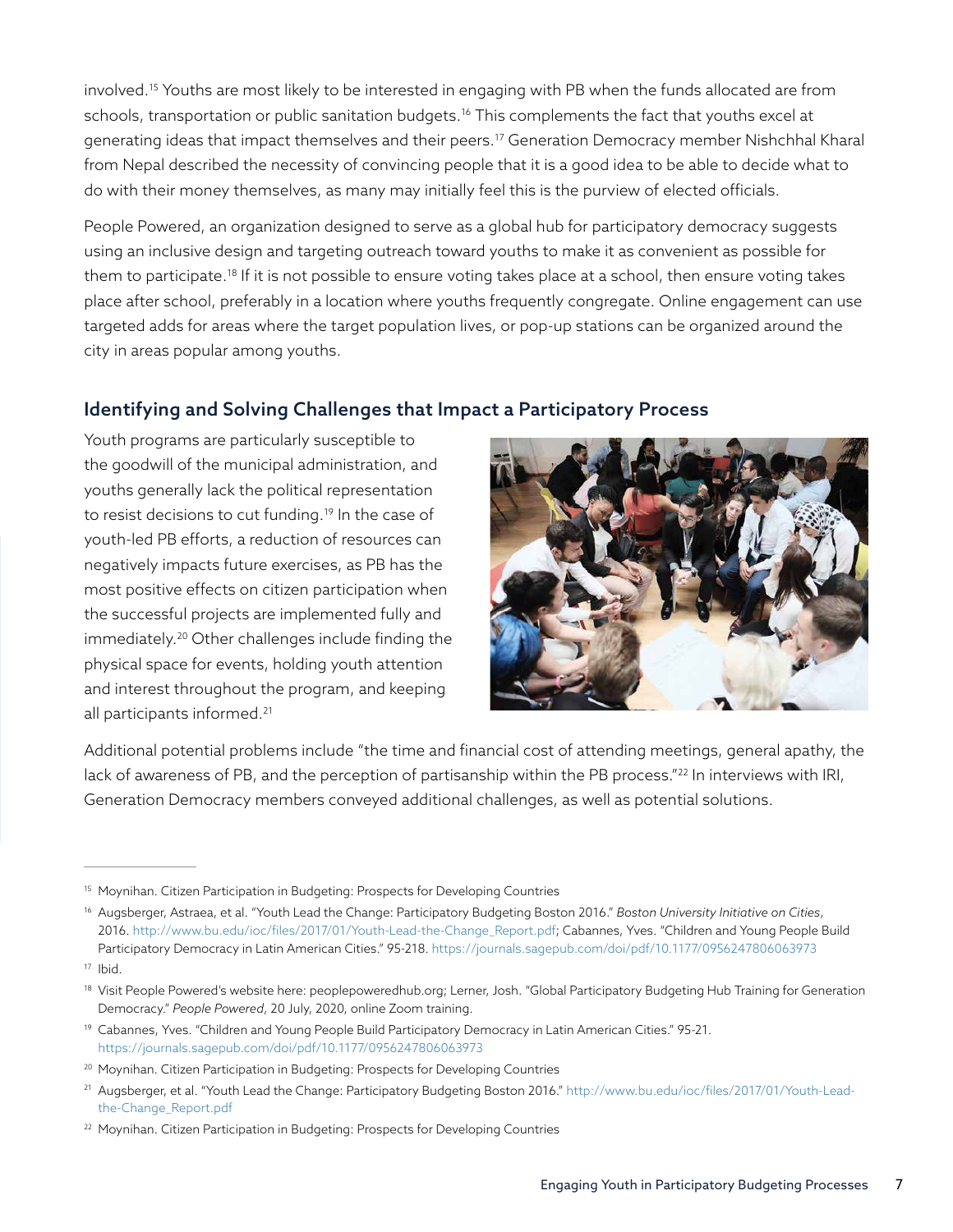| <b>CHALLENGE</b>                                                                                         | <b>SOLUTION</b>                                                                                                                                                                                                                                                                                                                                     |
|----------------------------------------------------------------------------------------------------------|-----------------------------------------------------------------------------------------------------------------------------------------------------------------------------------------------------------------------------------------------------------------------------------------------------------------------------------------------------|
| Lack of clarity in how proposals are accepted or<br>refined                                              | Establish clear rules for which proposals will be accepted.                                                                                                                                                                                                                                                                                         |
| Abuse of the process by existing organizations to<br>further their own aims instead of those of citizens | Convince elected officials it is in their own best interest to<br>support a fair process.                                                                                                                                                                                                                                                           |
| Accusations that youths are not sufficiently<br>experienced or credible to participate in the<br>process | Encourage civil society to work alongside youth leaders and<br>organizations, and identify intergenerational mentorship<br>opportunities ahead of a PB process.<br>Identify opportunities to engage adults, to shift perceptions,<br>by highlighting examples of young accomplished leaders who<br>have made decisions in their sectors/industries. |
| Failure of citizens to engage throughout the entire<br>process                                           | Make it easy for citizens to engage, and push them to ensure<br>governments follow up on their promises.                                                                                                                                                                                                                                            |
| Difficulty understanding budget terminology                                                              | Provide information in a digestible format utilizing, for example,<br>pictures and visually compelling content in graphical format.<br>Ensure participants have sufficient time to review information.                                                                                                                                              |
| Lack of sufficient funds to allocate                                                                     | Utilize non-monetary resources and plan for the long term.                                                                                                                                                                                                                                                                                          |
| Failing to understand citizen priorities when<br>creating proposals                                      | Utilize civil-society and community members who know the<br>community well.<br>Identify platforms and opportunities to crowdsource ideas.                                                                                                                                                                                                           |
| Lack of coordination among civil society                                                                 | Work as part of a coalition or alliance of civil-society<br>organizations to help amplify issues.                                                                                                                                                                                                                                                   |

IRI's Kenya team successfully facilitated participatory budgeting through an SMS system. They first developed an educational tool to inform Kenyans about their constitution and the mandate that local governments encourage citizen participation in all processes. Using the experience from this platform, IRI Kenya developed the ToaMaoni citizen-engagement platform. The platform enabled IRI to reach more than 38,000 people in six counties, and complemented citizen engagement in the budget process. The system used a mix of closed and open-ended questions, and structured questions based on participant responses. IRI used the platform to get feedback on events and on local government budgets. IRI built on the SMS platform by using survey responses to develop memorandums for county-level governments to review and use to establish budget priorities. This platform allowed them to reach more people, particularly those in remote areas, than other methods as nearly everyone in Kenya has a phone, and they are more likely to respond to an SMS than a call or in-person survey.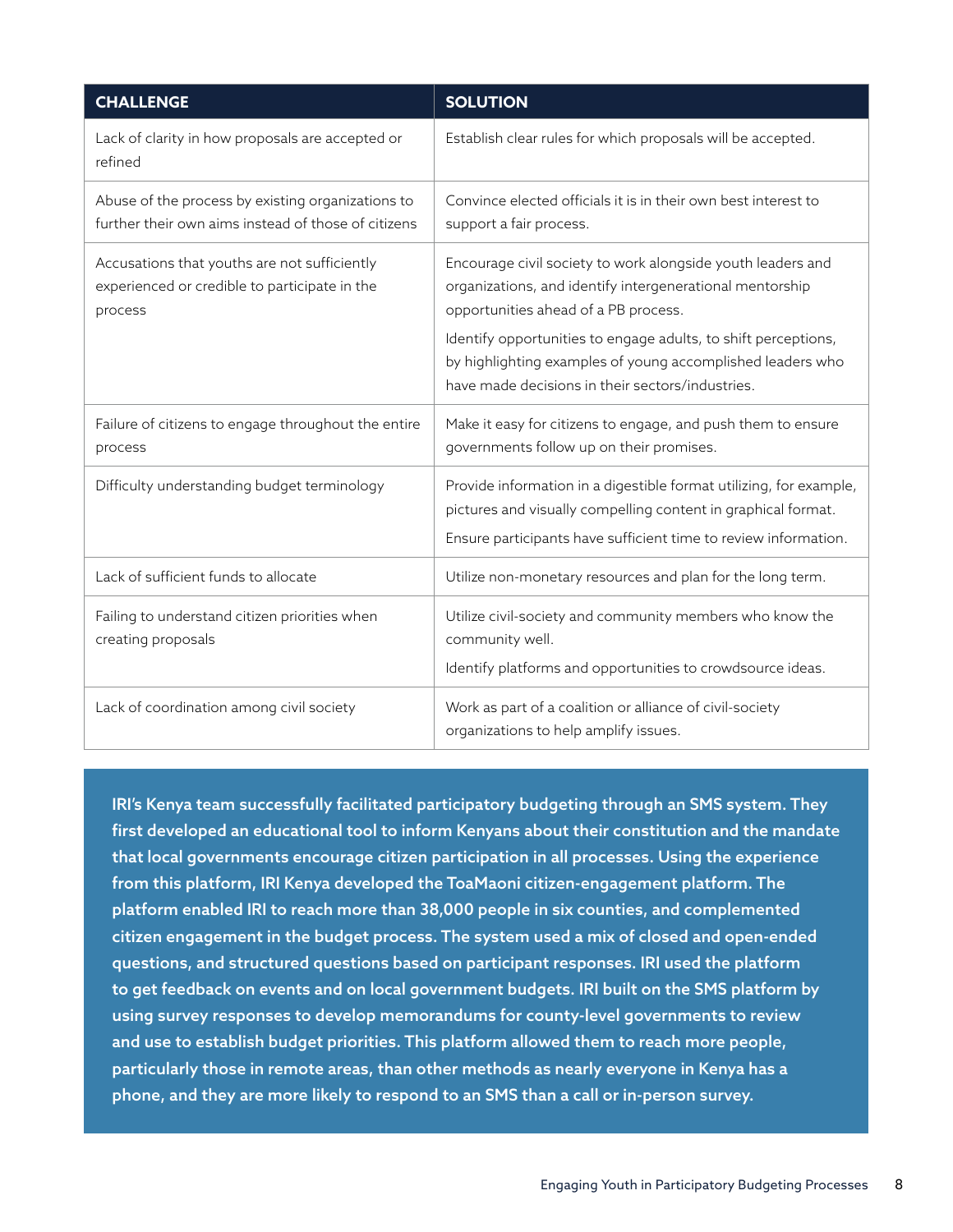To learn more about the challenges and solutions offered by both Generation Democracy members and IRI country teams, see Annex 1.1.

#### Challenges and Opportunities for Participatory Budgeting Under COVID-19

COVID-19 has exposed gaps in governance and impacted the ability of citizens to participate in the decisionmaking process at in-person events. Many cities have canceled or delayed their participatory budgeting processes due to an expected lack of funds or an absence of the necessary infrastructure to move forward with the process virtually.<sup>23</sup> Securing the goodwill of local governments for PB is essential to the success of the project.

Active citizen participation in how funds are allocated to deliver public services is even more important when those funds are limited, and allowing funds to be allocated from participatory budgeting does not remove them from the budget — it means they are allocated where citizens most need them. Communities and young people should continue to identify ways to engage their local and national governments to help shape the allocation and delivery of services. It is therefore important to explore the possibilities of virtual participatory budgeting.

Digital governance provides an opportunity to do so, and the following recommendations stem from IRI's experience using SMS to support participatory budgeting in Kenya, guidance from the Global PB Hub, and the Citizen's Lab's "*Beginner's Guide to Digital Governance*."24

- 1. Make sure that there is a way the citizen input you gather will be able to effectively impact local policy. Digital participation can only be successful when there is an opening for the gathered opinions to impact local policy.
- 2. Find a source of names and phone numbers, preferably containing participants who are most likely to be interested in civic participation, either from a previous event or related civil-society organization. Because of the limitations of conducting a primarily digital program, it may be a good idea to target a very specific group of participants.
- 3. Set up a timetable for the process.
- 4. Develop or find a platform, and create a survey.
- 5. Survey citizens, and be clear about how responses and feedback will be used.
- 6. Sort responses and analyze the data received.
- 7. Take the responses and use them to either develop projects for the government to consider including in the budget, or write a memorandum for the government to consider as part of the budget process.
- 8. Follow up with citizens to inform them about how the information they provided has been used, and what the results of the interaction with the government have been.

<sup>&</sup>lt;sup>23</sup> New York City and Portland, Oregon have both canceled their PB processes for 2020.

<sup>&</sup>lt;sup>24</sup> IRI recommends engaging with these other sources before initiating a PB process in your community.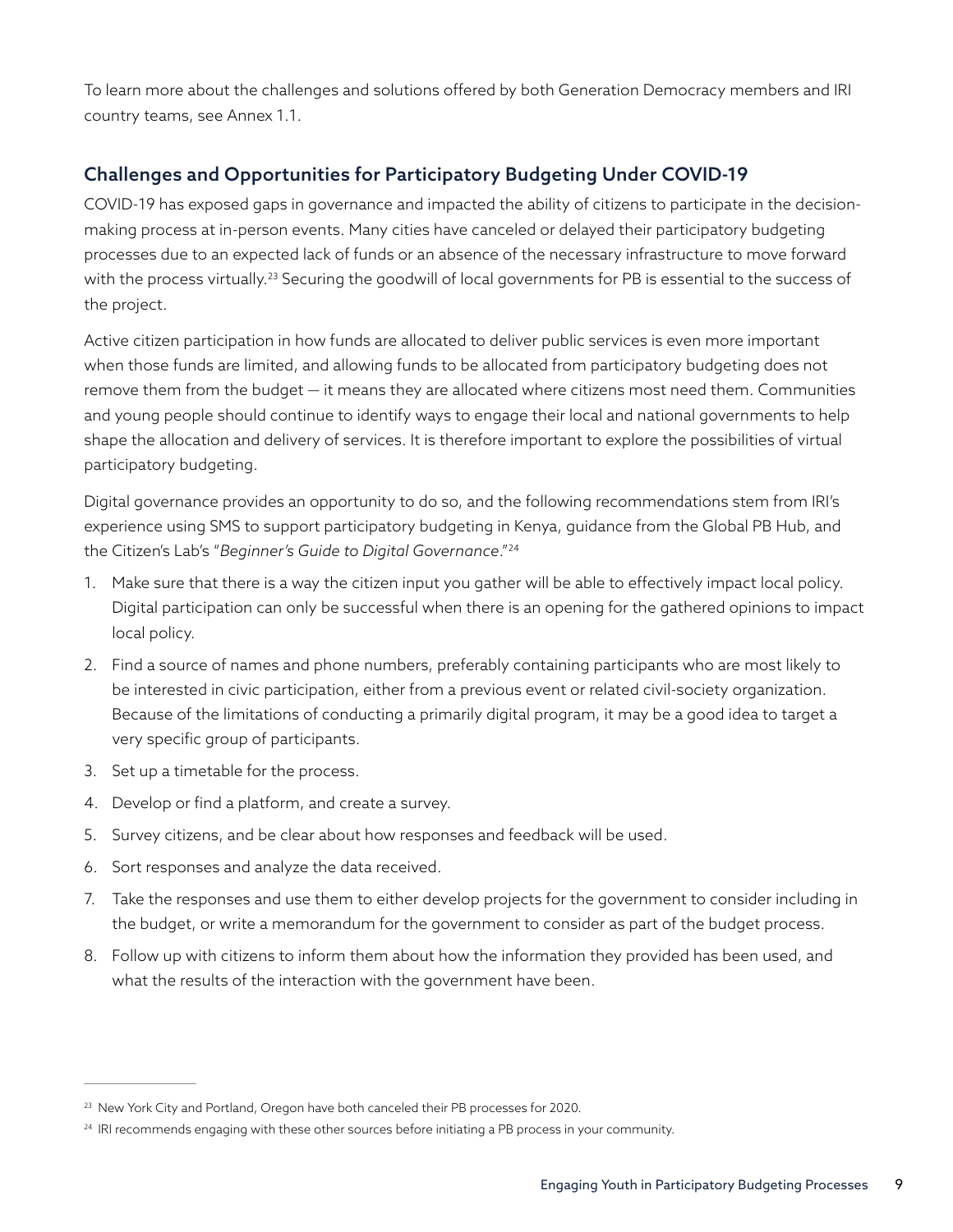## **ANNEX**

#### 1.1 Feedback from Generation Democracy Members

| <b>CHALLENGE</b>                                                                                                                                                                                                                                                                                                                                                                                                                                                                                                                                                                                                                                                                                                                                                                                                                                                                                                                                                                                                                                                                                             | <b>SOLUTION</b>                                                                                                                                                                                                                                                                                                                                                                                                                                                                                                                                                                                                                                                                                                                                                                                                                                                                                                                                                                                                                                                                            |
|--------------------------------------------------------------------------------------------------------------------------------------------------------------------------------------------------------------------------------------------------------------------------------------------------------------------------------------------------------------------------------------------------------------------------------------------------------------------------------------------------------------------------------------------------------------------------------------------------------------------------------------------------------------------------------------------------------------------------------------------------------------------------------------------------------------------------------------------------------------------------------------------------------------------------------------------------------------------------------------------------------------------------------------------------------------------------------------------------------------|--------------------------------------------------------------------------------------------------------------------------------------------------------------------------------------------------------------------------------------------------------------------------------------------------------------------------------------------------------------------------------------------------------------------------------------------------------------------------------------------------------------------------------------------------------------------------------------------------------------------------------------------------------------------------------------------------------------------------------------------------------------------------------------------------------------------------------------------------------------------------------------------------------------------------------------------------------------------------------------------------------------------------------------------------------------------------------------------|
| Lack of clarity in how proposals are accepted or<br>refined                                                                                                                                                                                                                                                                                                                                                                                                                                                                                                                                                                                                                                                                                                                                                                                                                                                                                                                                                                                                                                                  | Establish clear rules for which proposals will be<br>accepted.                                                                                                                                                                                                                                                                                                                                                                                                                                                                                                                                                                                                                                                                                                                                                                                                                                                                                                                                                                                                                             |
| Generation Democracy member Aline from Mexico<br>noted that a major challenge in Mexico City is that local<br>authorities do not use rubrics to judge projects, meaning<br>the personal preferences and connections of local<br>authorities play a major role in which projects even make<br>it to the ballot.                                                                                                                                                                                                                                                                                                                                                                                                                                                                                                                                                                                                                                                                                                                                                                                               | This demonstrates the importance of clearly established<br>rules on how proposals are selected. IRI's Kenya team<br>says this benefits local officials as well as citizens,<br>because the benefits of hosting a truly participatory<br>process increase the popularity of the officials among<br>all citizens who participate, not just those with the<br>winning projects.                                                                                                                                                                                                                                                                                                                                                                                                                                                                                                                                                                                                                                                                                                               |
| Abuse of the process by existing organizations to<br>further their own aims instead of citizens'                                                                                                                                                                                                                                                                                                                                                                                                                                                                                                                                                                                                                                                                                                                                                                                                                                                                                                                                                                                                             | Convince elected officials it is in their own best<br>interest to support a fair process.                                                                                                                                                                                                                                                                                                                                                                                                                                                                                                                                                                                                                                                                                                                                                                                                                                                                                                                                                                                                  |
| Generation Democracy member Nishchhal from Nepal<br>noted that political parties and bureaucracies tend to<br>resist the PB process, particularly because political<br>cadres use this process to distribute and receive money.<br>An additional barrier is the private sector, which is closely<br>tied to the government and bureaucracy. For instance,<br>money budgeted for the construction of schools is often<br>tendered to the private sector, but corruption results in<br>money not being used for the appropriated purpose.<br>Nishchhal also noted that when local government<br>officials hold budget meetings, they merely post a notice<br>outside of the meeting location and make no effort<br>to reach out to their communities, as a large group of<br>attendees would dilute their control over the process.<br>Generation Democracy member John from South Sudan<br>noted that bias and personal interests in government<br>officials can hinder the process, as there is often a<br>lack of transparency in how local officials assign funds<br>to projects.<br>(continued next page) | When the individuals or legislative bodies are elected in<br>free and fair elections, abusive actions are detrimental<br>to themselves. IRI's Kenya team noted the high turnover<br>ratio in elections in the country, and that officials who<br>cooperated with the PB process saw a marked increase<br>in support after citizens witnessed incumbents taking<br>actions that were a clear result of citizen participation in<br>the budget process.<br>Raising awareness about the process is also critically<br>important. As above, it is also important to demonstrate<br>to officials that actively engaging with citizens is in<br>their own best interest. A more drastic solution is to<br>constitutionally mandate participatory governance, as<br>is the case in Kenya, which would reduce resistance and<br>increase awareness, but this is also difficult to achieve.<br>This is particularly true for candidates in regions with<br>large numbers of youths. Evidence from Taiwan's 2014<br>elections shows that youths were particularly<br>supportive of PB. <sup>25</sup> |

<sup>25</sup> Ed. Podger, Andrew, et al. *Value for Money: Budget and Financial Management Reform in the People's Republic of China, Taiwan and Australia*. Acton, Australia: ANU Press, 2018. jstor.org/stable/j.ctt20krz22.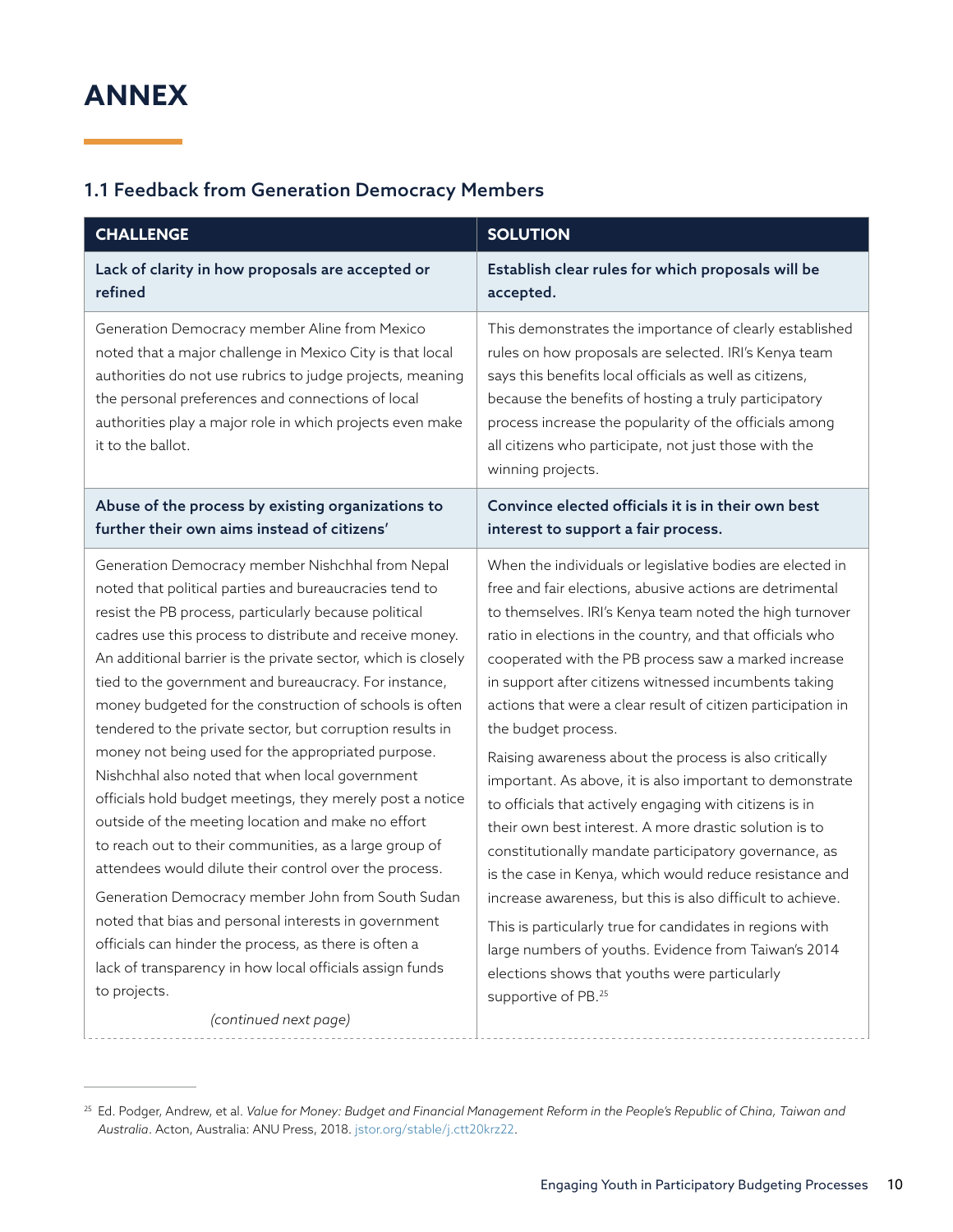| <b>CHALLENGE</b>                                                                                                                                                                                                                                                                                                                                                                                                                                                                                                                                                                                                                                                                                                                                                                        | <b>SOLUTION</b>                                                                                                                                                                                                                                                                                                                                                                                                                                                                                                                                                                                                                                             |
|-----------------------------------------------------------------------------------------------------------------------------------------------------------------------------------------------------------------------------------------------------------------------------------------------------------------------------------------------------------------------------------------------------------------------------------------------------------------------------------------------------------------------------------------------------------------------------------------------------------------------------------------------------------------------------------------------------------------------------------------------------------------------------------------|-------------------------------------------------------------------------------------------------------------------------------------------------------------------------------------------------------------------------------------------------------------------------------------------------------------------------------------------------------------------------------------------------------------------------------------------------------------------------------------------------------------------------------------------------------------------------------------------------------------------------------------------------------------|
| Generation Democracy member Aline from Mexico<br>said that it is sometimes difficult to convince people to<br>vote for a project, because political parties control how<br>people vote. Municipalities use the PB process to buy<br>votes, offering, for instance, to build a cultural center<br>in a neighborhood if they support that politician for re-<br>election.<br>IRI's Ukraine team noted that schools often subvert<br>the participatory budgeting process in order to secure<br>funding beyond what the government allocates, and<br>then campaign using students to reach parents, which<br>makes it very difficult for projects not initiated by the<br>school to win. This hinders the development of youths'<br>ability to campaign and develop proposals on their own. |                                                                                                                                                                                                                                                                                                                                                                                                                                                                                                                                                                                                                                                             |
| Accusations that youths are not sufficiently<br>experienced or credible to participate in the process                                                                                                                                                                                                                                                                                                                                                                                                                                                                                                                                                                                                                                                                                   | Time will demonstrate that youths are acute<br>observers of problems in their communities.                                                                                                                                                                                                                                                                                                                                                                                                                                                                                                                                                                  |
| Aline from Mexico faced discrimination for being a young<br>woman. Political parties accused young women of<br>"stealing" money the political parties preferred to use on<br>projects that could buy votes.                                                                                                                                                                                                                                                                                                                                                                                                                                                                                                                                                                             | Increased youth engagement and participation<br>in decision-making processes is the best way to<br>increase community trust of youths and recognition<br>of their ability to be a part of positive change in their<br>communities. For example, IRI's Ukraine team noted that<br>while the specific age of participation varies, students<br>as young as 13 are able to lead and participate in PB<br>processes in Ukraine. IRI's experience working with<br>youths such as 16-year-old Maria and 18-year-old Danylo<br>demonstrates the ability of youths to successfully lead<br>PB projects, which reinforces the community's faith in<br>their ability. |
| Failure of citizens to engage throughout the entire<br>process                                                                                                                                                                                                                                                                                                                                                                                                                                                                                                                                                                                                                                                                                                                          | Make it easy for citizens to engage, and push them<br>to ensure governments follow up on their promises.                                                                                                                                                                                                                                                                                                                                                                                                                                                                                                                                                    |
| Generation Democracy member Peter from Kenya said<br>that participants would often take part in selecting<br>priorities for budgeting projects, but did not return to<br>help verify that projects were being implemented. He<br>also said that many citizens have a hard time making it to<br>meetings.                                                                                                                                                                                                                                                                                                                                                                                                                                                                                | In response, Peter and his organization are pushing for<br>funding and facilities for citizens to produce and examine<br>ideas and budgets at the local level, with a few that go<br>all the way to the national assembly. He has also been<br>trying to get young people to the national assembly<br>hearings to ensure that what they initially wanted is<br>actually included in the budget.                                                                                                                                                                                                                                                             |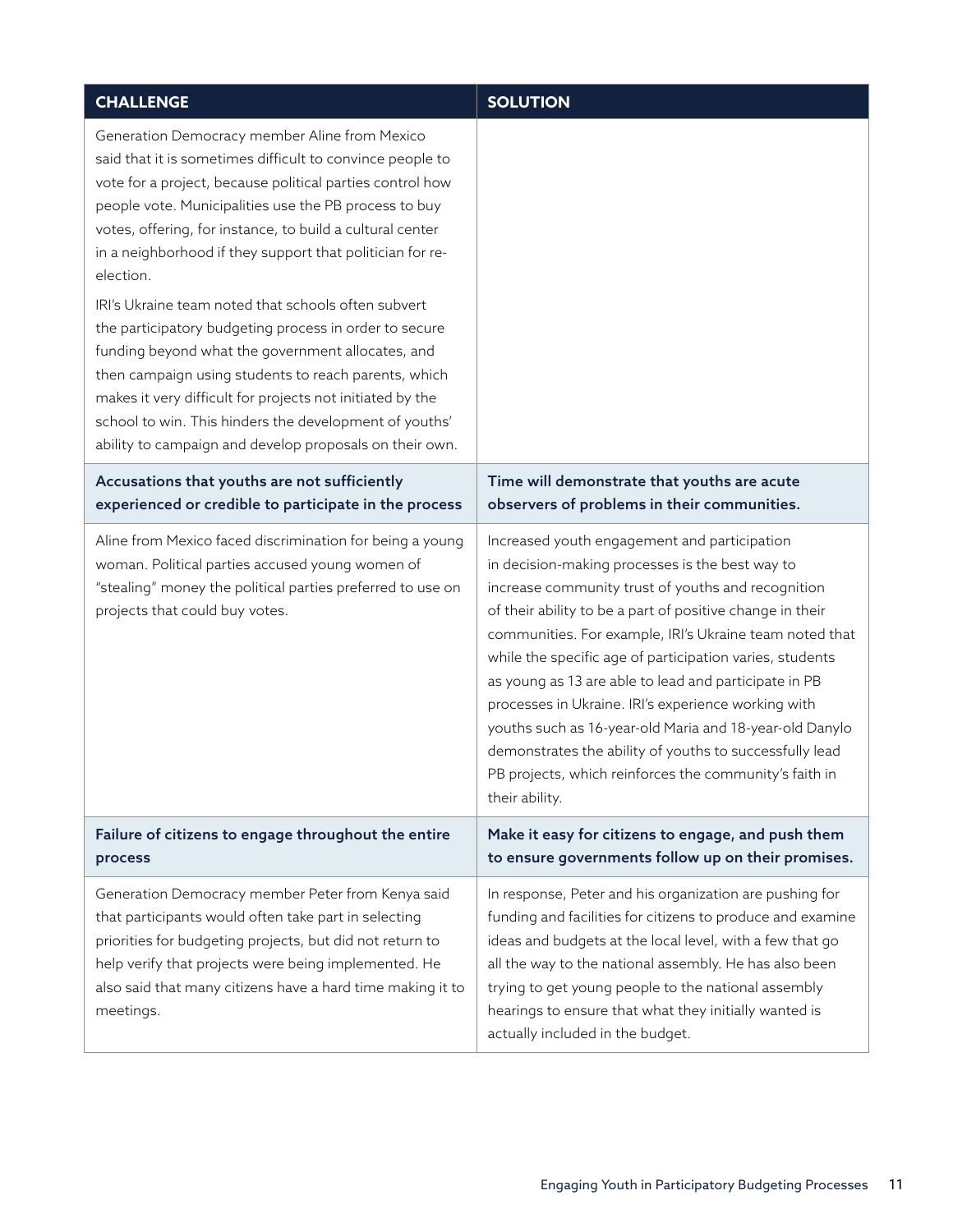| <b>CHALLENGE</b>                                                                                                                                                                                                                                                                                                                                                                                                                                                                                                                                                                                                                                                                                                                                                                                                                                                                                                                        | <b>SOLUTION</b>                                                                                                                                                                                                                                                                                                                                                                                                                                                                                                                                                                                                                                                                                                                                                                                                     |
|-----------------------------------------------------------------------------------------------------------------------------------------------------------------------------------------------------------------------------------------------------------------------------------------------------------------------------------------------------------------------------------------------------------------------------------------------------------------------------------------------------------------------------------------------------------------------------------------------------------------------------------------------------------------------------------------------------------------------------------------------------------------------------------------------------------------------------------------------------------------------------------------------------------------------------------------|---------------------------------------------------------------------------------------------------------------------------------------------------------------------------------------------------------------------------------------------------------------------------------------------------------------------------------------------------------------------------------------------------------------------------------------------------------------------------------------------------------------------------------------------------------------------------------------------------------------------------------------------------------------------------------------------------------------------------------------------------------------------------------------------------------------------|
| Difficulty understanding budget terminology                                                                                                                                                                                                                                                                                                                                                                                                                                                                                                                                                                                                                                                                                                                                                                                                                                                                                             | Provide information in a graphical format and<br>ensure participants have sufficient time to review<br>information.                                                                                                                                                                                                                                                                                                                                                                                                                                                                                                                                                                                                                                                                                                 |
| Generation Democracy member Peter from Kenya<br>noted that many citizens have difficulty understanding<br>budgeting terms, so it is important to ensure that<br>information is available when it is time for citizens to<br>examine government documents. People have limited<br>knowledge of and capacity to understand PB, as the<br>previous process was top down. Lots of citizens have<br>had a hard time adjusting away from being told what to<br>do. In addition, when they have a free hand they have<br>difficulty agreeing on a project, so Peter has instead<br>adopted the strategy of bringing citizens together on five<br>projects that will be prioritized.<br>Nishchhal from Nepal said that while it is very easy to<br>get information to young educated people, it is much<br>harder to share information with the broader population<br>that is not as educated and is less likely to be involved in<br>politics. | Willice with The Youth Café in Kenya uses a system<br>that allows participants to review budget data, visualize<br>previous budget allocations to give historical context,<br>and present data, views, opinions and rankings of other<br>participants in a visually appealing format. <sup>26</sup><br>In Ecuador, IRI funded a project called Ne Un Centavo<br>Menos (NUCM). Working with IRI and CSO partner FIDAL,<br>the team researched and created a manual that included<br>the basics of participatory budgeting with colorful<br>graphics and accessible examples.                                                                                                                                                                                                                                         |
| Lack of sufficient funds                                                                                                                                                                                                                                                                                                                                                                                                                                                                                                                                                                                                                                                                                                                                                                                                                                                                                                                | Utilize non-monetary resources and plan for the<br>long term.                                                                                                                                                                                                                                                                                                                                                                                                                                                                                                                                                                                                                                                                                                                                                       |
| Local government funds are always limited, and<br>this is especially true for areas where tax revenue<br>has decreased due to the economic impacts of the<br>COVID-19 crisis.                                                                                                                                                                                                                                                                                                                                                                                                                                                                                                                                                                                                                                                                                                                                                           | Nishchhal from Nepal recommends garnering support<br>from different sources, and emphasized the importance<br>of non-monetary support and existing government<br>resources. In the aftermath of the 2015 earthquake, his<br>organization used a truck owned by the government, as<br>well as brick and wood from the nearby forest reserves.<br>In addition to foreign funding, it also used fund matching<br>in which the citizens contributed as much as they could<br>when receiving materials, which extended the project<br>and enabled it to help more people.<br>IRI's team in Kenya notes that in order to secure<br>government funds, it is often necessary to plan ahead<br>and lobby or participate in a multi-year budget plan,<br>which often sets guidelines for year-to-year government<br>spending. |

<sup>&</sup>lt;sup>26</sup> Willace with The Youth Café in Kenya. "Global Participatory Budgeting Hub Training for Generation Democracy." People Powered, 20 July, 2020, online Zoom training.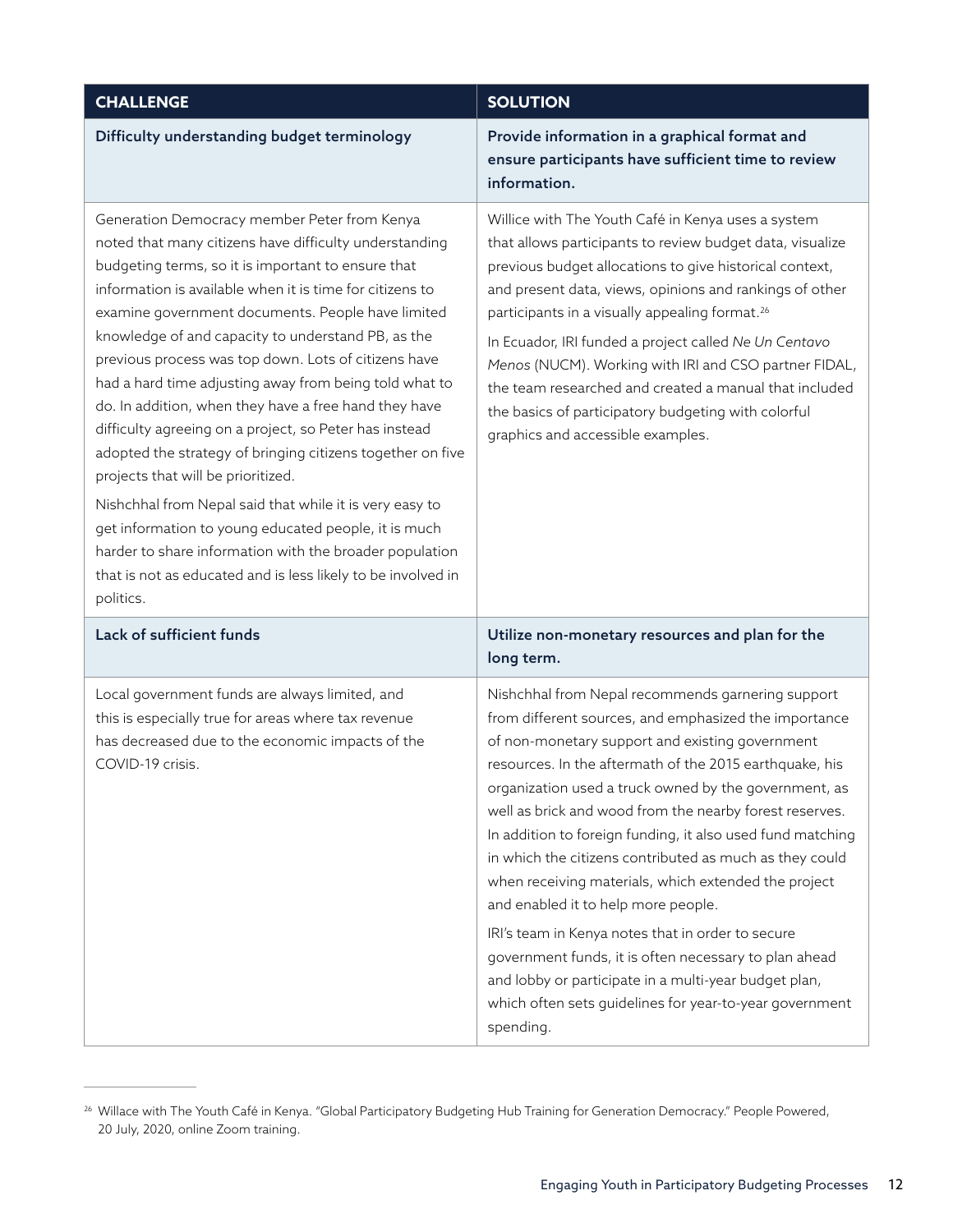| <b>CHALLENGE</b>                                                                                                                                                                                                                                                                                                                                                                                                                                                                                                                                                                                            | <b>SOLUTION</b>                                                                                                                                                                                                                                                                                                                                                                              |
|-------------------------------------------------------------------------------------------------------------------------------------------------------------------------------------------------------------------------------------------------------------------------------------------------------------------------------------------------------------------------------------------------------------------------------------------------------------------------------------------------------------------------------------------------------------------------------------------------------------|----------------------------------------------------------------------------------------------------------------------------------------------------------------------------------------------------------------------------------------------------------------------------------------------------------------------------------------------------------------------------------------------|
| Failing to understand citizen priorities when<br>creating proposals                                                                                                                                                                                                                                                                                                                                                                                                                                                                                                                                         | Utilize contacts and community members who<br>know the community well.                                                                                                                                                                                                                                                                                                                       |
| Generation Democracy member Aline from Mexico<br>applied to her municipality with a project on youth and<br>cultural expression, but recognized that part of the<br>reason her project failed to gather support in some<br>regions was because residents were more concerned<br>with traffic. This demonstrates that it is important to<br>have a good understanding of what citizens consider key<br>problems. She noted that the lesson she learned was<br>that it is necessary to engage with the community and<br>find out what its problems and preferred solutions are<br>before designing a project. | Youths can engage their families to help influence<br>communities to identify problems and priorities.<br>Generation Democracy member Aline from Mexico<br>noticed that her grandmother knows everyone in her<br>neighborhood and could be a strong influence on her<br>neighbors, so she plans to work with her next year to<br>find out what people consider problems they want<br>solved. |
| Lack of coordination among civil society                                                                                                                                                                                                                                                                                                                                                                                                                                                                                                                                                                    | Work as part of a coalition or alliance of civil-society<br>organizations to help amplify issues.                                                                                                                                                                                                                                                                                            |
| Generation Democracy member Peter from Kenya<br>noted problems with multiple civil-society organizations<br>submitting memos or calling separate meetings on the<br>same issue.                                                                                                                                                                                                                                                                                                                                                                                                                             | Generation Democracy member Peter from Kenya and<br>his civil-society forum develop a memo with 10 other<br>CSOs. This makes it more likely that local government<br>members will take the memo under consideration, as it<br>will represent the interests of a broader swath of society.                                                                                                    |